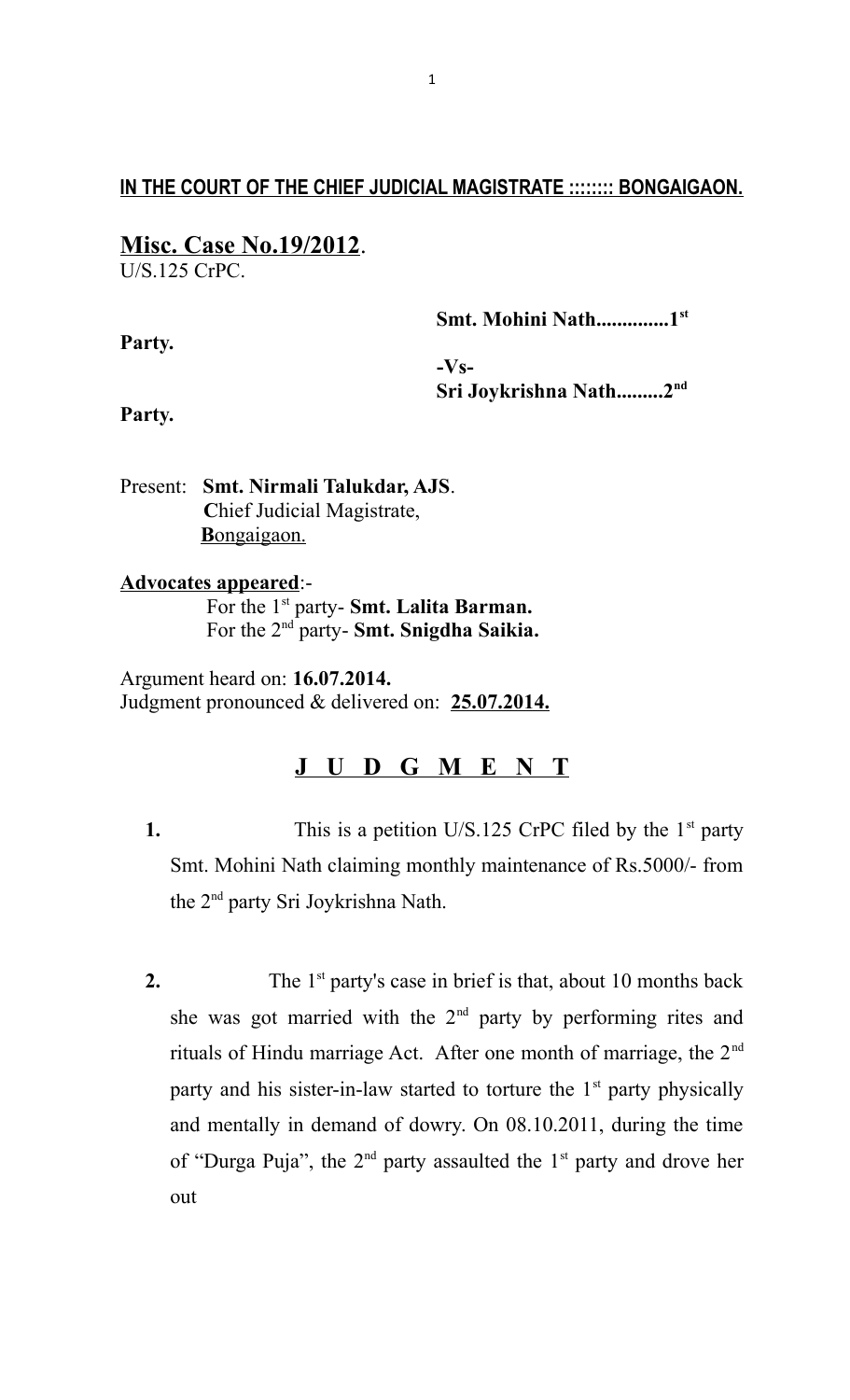#### Misc.19/12.

from his house. Then, the  $1<sup>st</sup>$  party somehow managed to arrive at her parental home situated at Old Bongaigaon. Since then, the 2<sup>nd</sup> party did not enquire about the  $1<sup>st</sup>$  party. Though the family members of the  $1<sup>st</sup>$  party communicated with the  $2<sup>nd</sup>$  party to resolve the dispute, but they failed to keep the  $1<sup>st</sup>$  party in the house of the  $2<sup>nd</sup>$  party. The 1<sup>st</sup> party has no source of income. On the other hand, the  $2<sup>nd</sup>$  party is a rich cultivator having his sufficient cultivable land and a businessman. The monthly income of the  $2<sup>nd</sup>$  party is Rs.10,000/- per month. Hence, the  $1<sup>st</sup>$  party filed the instant petition claiming monthly maintenance.

2

**3.** The 2<sup>nd</sup> party has filed written statement denying the statement of the  $1<sup>st</sup>$  party. The  $2<sup>nd</sup>$  party has stated that, he never tortured the 1<sup>st</sup> party physically or mentally in demand of dowry. The 1<sup>st</sup> patty voluntarily left her matrimonial house with Kailash Nath and Tilak Nath on 29.10.2011 and since then she has been residing in her parental home. Though on several occasions the  $2<sup>nd</sup>$ party went to the house of the  $1<sup>st</sup>$  party to get her back, but she did not go with him. The  $2<sup>nd</sup>$  party is willing to continue his conjugal life with the  $1<sup>st</sup>$  party and in this regard he has also filed a case for restitution of conjugal rights. As such, the  $1<sup>st</sup>$  party is not entitled to get maintenance from the  $2<sup>nd</sup>$  party. The  $1<sup>st</sup>$  party has filed the instant case with malafide intention out of grudge and in order to harass the  $2<sup>nd</sup>$  party and his family members. The  $2<sup>nd</sup>$  party has also stated that he has no source of income and he has no landed property as stated by the  $1<sup>st</sup>$  party. The  $2<sup>nd</sup>$  party is maintaining his livelihood by working as daily wage labourer. Hence, the  $2<sup>nd</sup>$  party has prayed for dismissing the petition filed by the  $1<sup>st</sup>$  party.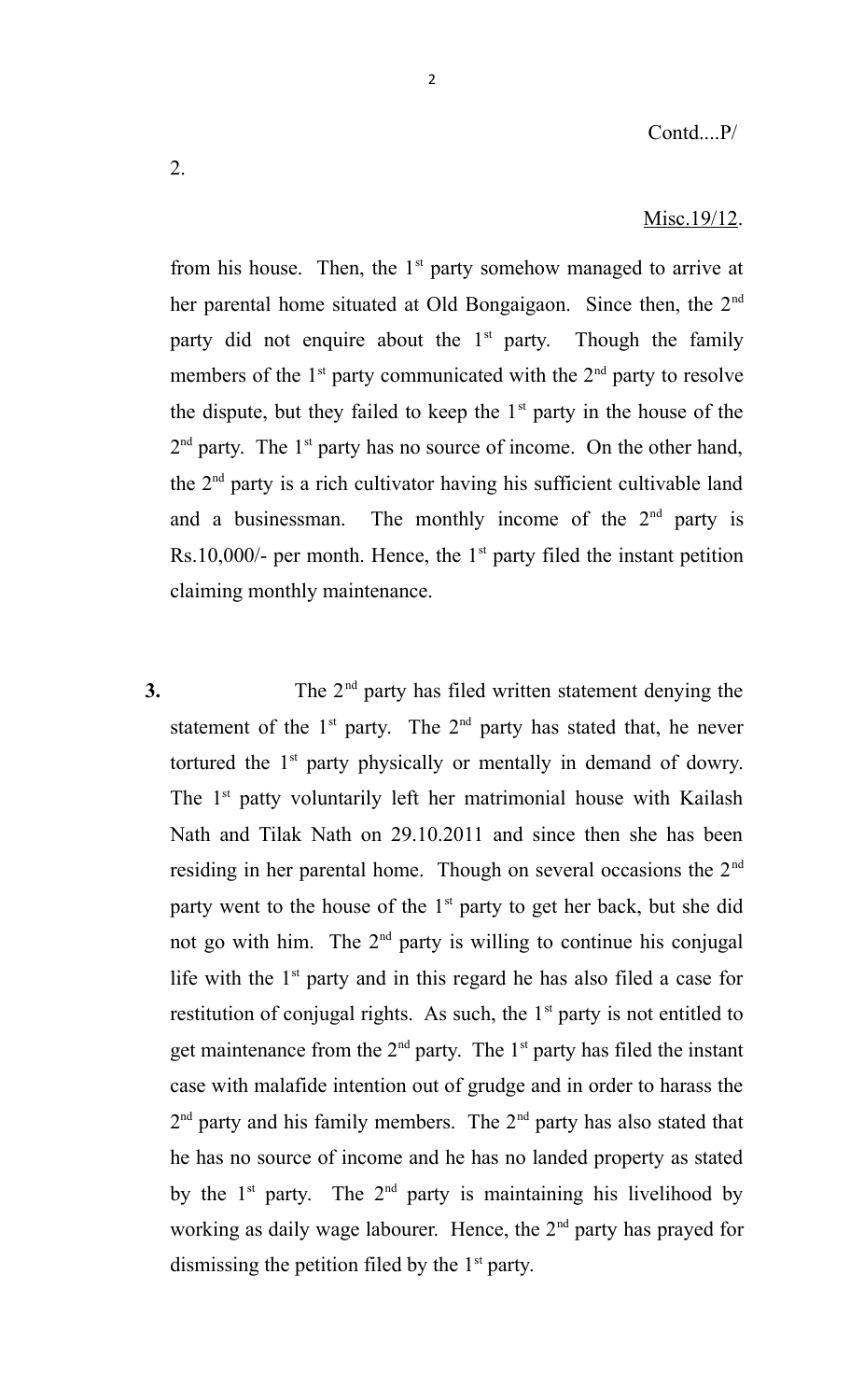Contd....P/3.

Misc.19/12.

## **4. -: POINTS FOR DETERMINATION :-**

- a) **Whether the 1st party legally married wife of the 2nd party?**
- b) **whether the 2nd party having sufficient means has neglected or refused to maintain the 1st party?**
- c) **whether the 1st party entitled to get monthly maintenance from the 2nd party?**

### **-: DECISION AND REASONS THEREOF :-**

- **5.** With regard to the first point for determination, it appears that the  $2<sup>nd</sup>$  party in his written statement as well as in his evidence has admitted that the  $1<sup>st</sup>$  party is his legally married wife. Accordingly, the first point for determination is decided in affirmative and in favour of the  $1<sup>st</sup>$  party.
- **6.** With regard to the second point for determination, it appears that the  $1<sup>st</sup>$  party has adduced evidence of  $2$ (two) witnesses including herself as PW1. In her evidence, PW1 has deposed that, she was tortured by her husband and sister-in-law. They used to demand dowry from her. In the year 2011, during time of "Durga Puja", 2nd party assaulted her and drove her out from her matrimonial home. Since then, she has been living in her parental home. PW1 has also deposed that the  $2<sup>nd</sup>$  party is a cultivator. He earns about Rs.10,000/- to 12,000/- per month.

 In cross-examination, PW1 has denied the suggestion that she voluntarily left her matrimonial home.

**7.** PW2 is Sri Kailash Ch. Nath, the uncle of the 1<sup>st</sup> party has also adduced evidence corroborating the evidence of PW1. He has

3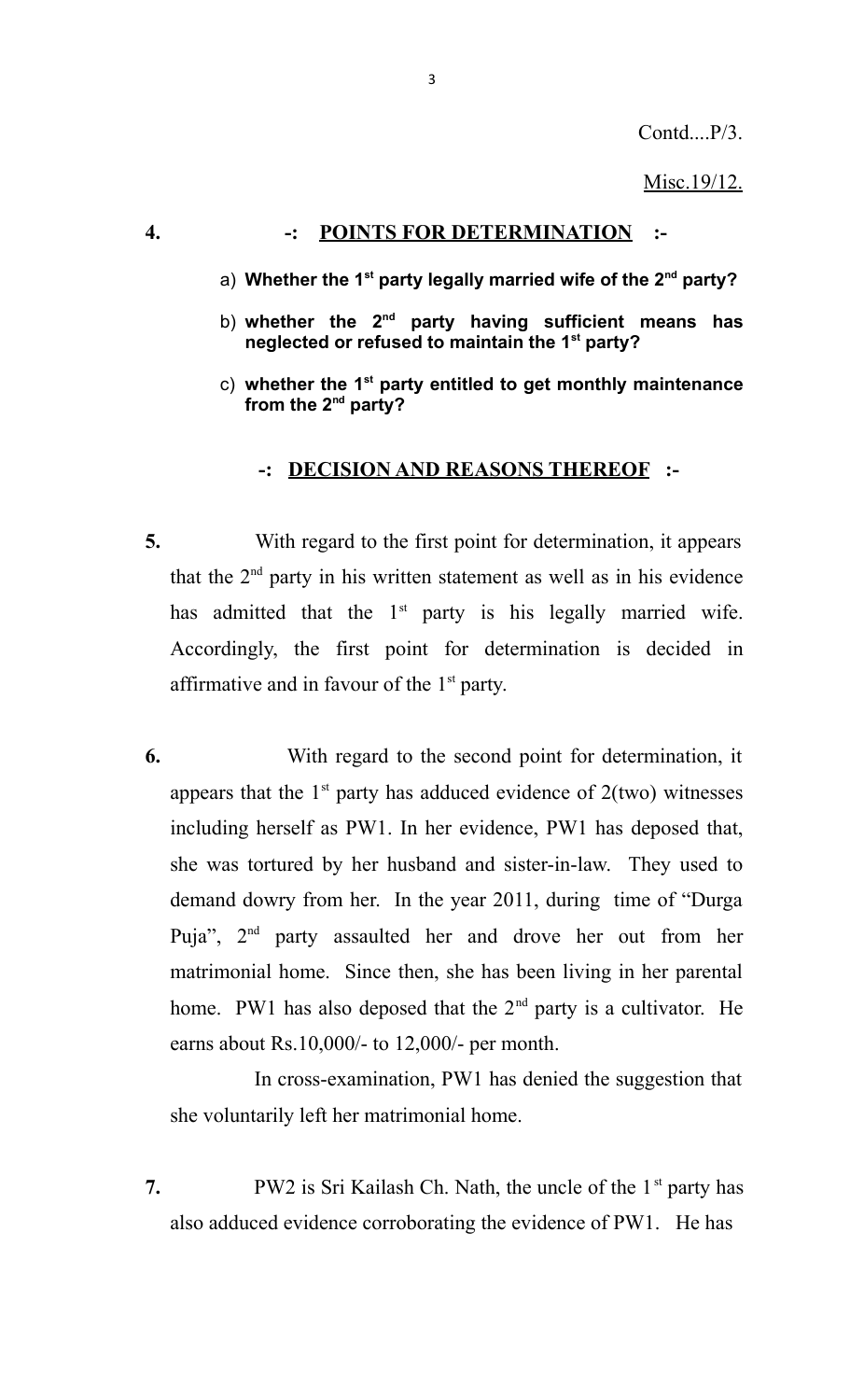#### Misc.19/1

2.

4.

deposed that since the date she was driven out from her matrimonial home by the  $2<sup>nd</sup>$  party,  $1<sup>st</sup>$  party has been living in the house of her mother. The  $1<sup>st</sup>$  party has no source of income. On the other hand, 2<sup>nd</sup> party is a cultivator and his economic condition is sound.

 In cross-examination, PW2 denied the suggestion that on 29.10.2011 he and Tilak Nath took the  $1<sup>st</sup>$  party back to her house from her matrimonial home.

**8.** The 2<sup>nd</sup> party has denied the allegation levelled by the 1<sup>st</sup> party and pleaded that the  $1<sup>st</sup>$  party left her matrimonial home on her own volition. In support of his contention,  $2<sup>nd</sup>$  party has examined himself as DW1 and deposed that in his absence, Tilak Nath and Kailash Nath visited his house and the  $1<sup>st</sup>$  party left her matrimonial home with them. Though DW1 went to the house of the  $1<sup>st</sup>$  party to get her back but she refused to come with him. DW1 has also deposed that he is a daily labourer and he has filed a case for restitution of his conjugal rights.

 In cross-examination, PW1 has denied the suggestion that on 08.10.2011 during the time of "Durga Puja" he assaulted the 1<sup>st</sup> party and drove her out from his house.

**9.** On appraisement of the evidence on record, it is found that the  $1<sup>st</sup>$  party has fairly deposed that, she was tortured and driven out from her matrimonial home by the  $2<sup>nd</sup>$  party. It is also clear from the evidence on record that the  $1<sup>st</sup>$  party has been living in her parental home. Though DW1, the  $2<sup>nd</sup>$  party has deposed that in his absence the 1<sup>st</sup> party left her matrimonial home with Tilak Nath and

4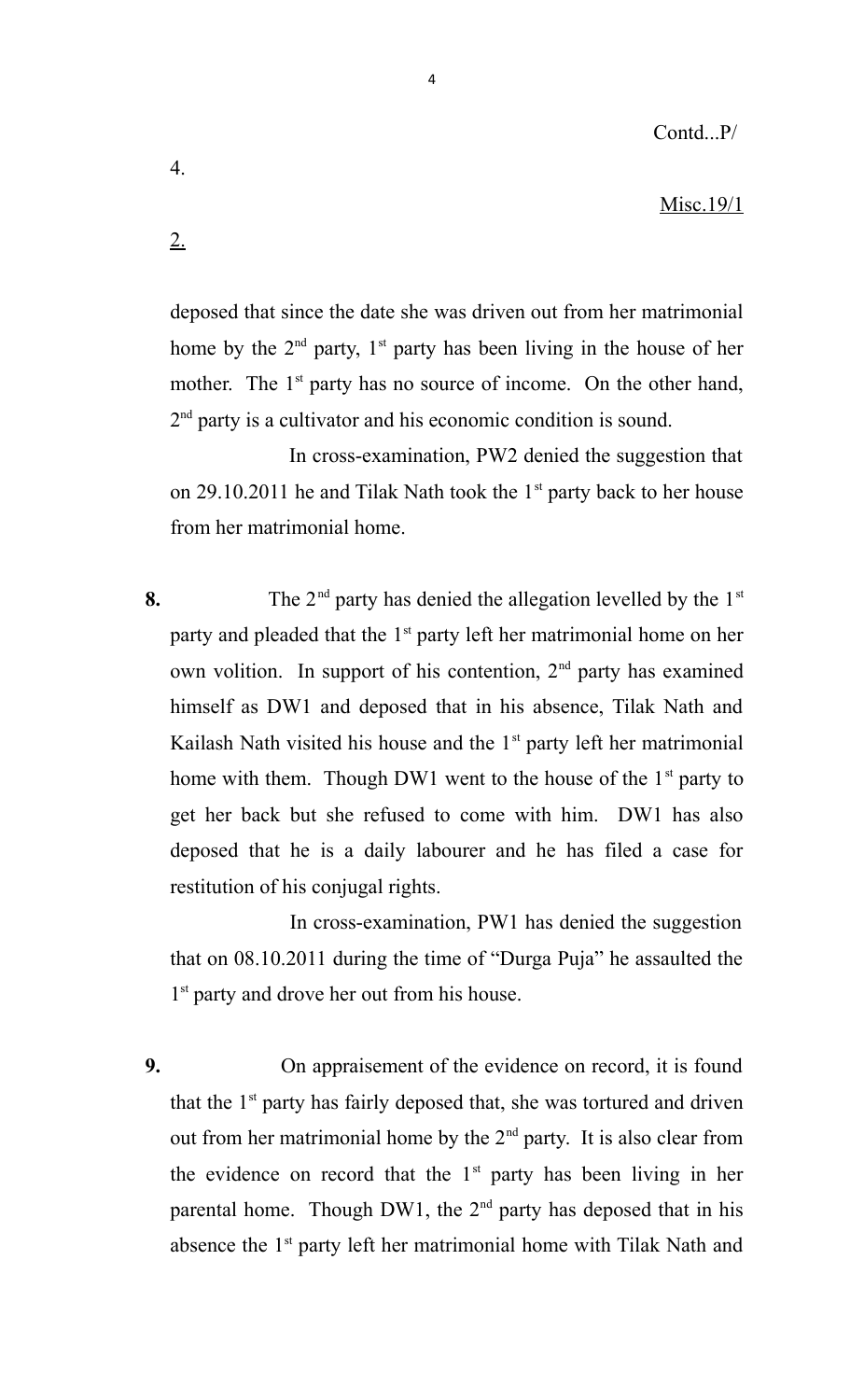Kailash Nath, but he has failed to show any sufficient reasons as to why the  $1<sup>st</sup>$  party

Contd...P/

## Misc.19/1

2.

5.

has left her matrimonial home. Therefore, from the evidence adduced by the  $1<sup>st</sup>$  party, it is found that the  $2<sup>nd</sup>$  party tortured the  $1<sup>st</sup>$ party and finally drove her out from his house. The  $1<sup>st</sup>$  party has been taking shelter in the house of her mother and she has not provided with any maintenance by the 2<sup>nd</sup> party. It is also found from the evidence on record that, the  $2<sup>nd</sup>$  party is a cultivator and he has source of income. Despite having source of income, the  $2<sup>nd</sup>$  party has not provided with maintenance to the  $1<sup>st</sup>$  party. Therefore, the second point for determination is decided in affirmative and in favour of the  $1<sup>st</sup>$  party.

**10.** With regard to the third point for determination, it appears that the  $1<sup>st</sup>$  party has the reasonable ground to live separately from the 2<sup>nd</sup> party as he tortured and drove her out from her matrimonial home. The  $1<sup>st</sup>$  party is the legally married wife of the  $2<sup>nd</sup>$ party. The  $2<sup>nd</sup>$  party is an able-bodied person and he has sufficient source of income. On the other hand, the  $1<sup>st</sup>$  party has no source of income. Despite having sufficient source of income, the  $2<sup>nd</sup>$  party has refused to maintain the  $1<sup>st</sup>$  party. Being the husband of the  $1<sup>st</sup>$ party, the  $2<sup>nd</sup>$  party is under statutory obligation to provide maintenance to the  $1<sup>st</sup>$  party who has no source of income and unable to maintain herself. Hence, in my considered view, the  $1<sup>st</sup>$  party is entitled to get maintenance from the  $2<sup>nd</sup>$  party. Accordingly, the third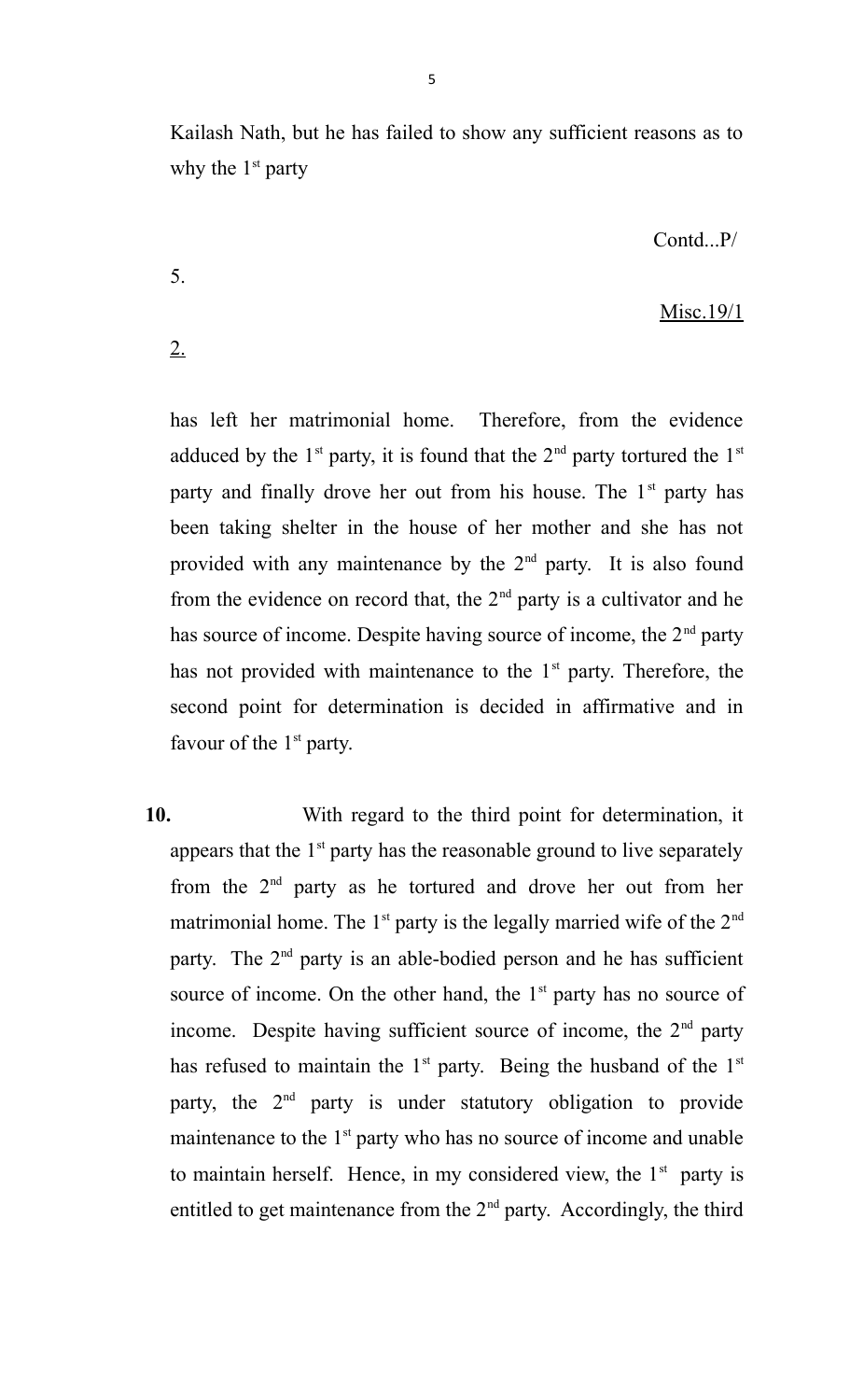point for determination is decided in affirmative and in favour of the 1<sup>st</sup> party.

6

**11.** In view of the above discussion, considering the economic condition, cost of living and status of both parties, I am of the considered view that monthly maintenance of Rs.1000/- to the  $1<sup>st</sup>$ 

Contd....P/

## Misc.19/1

2.

6.

party would meet the ends of justice. Further, the  $2<sup>nd</sup>$  party has not made any arrangements for the maintenance of the  $1<sup>st</sup>$  party since the date she was driven out from the house of the  $2<sup>nd</sup>$  party. Hence, considering plight of the  $1<sup>st</sup>$  party, I am of the considered view that the  $1<sup>st</sup>$  party is entitled to get maintenance from the date of filing of the petition. Accordingly, the  $2<sup>nd</sup>$  party is directed to pay monthly maintenance of Rs.1000/- (Rupees One thousand) to the  $1<sup>st</sup>$  party from the date of filing of the instant petition.

12. Let a copy of the judgment be supplied to the  $1<sup>st</sup>$  party at free of cost.

Given under my hand and seal of this Court on this  $25<sup>th</sup>$ day of July, 2014.

> Sd/- (Smt. N. Talukdar)  **Chief Judicial**

#### **BONGAIGAON.**

**Magistrate**